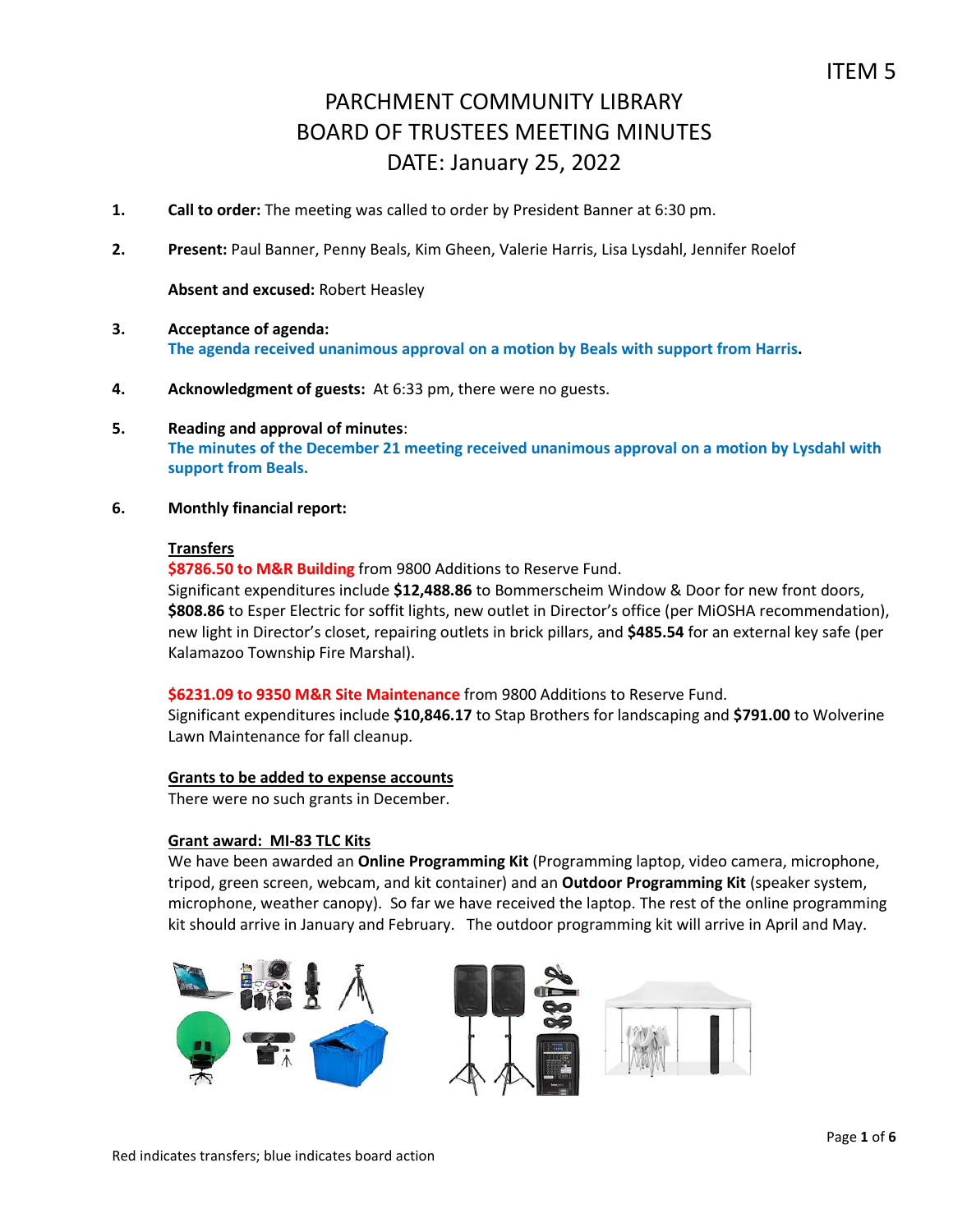# **Grant award: MI-83 Digital Library Connection Grant**

Using \$870,000 in ARPA (American Rescue Plan Act) funds in order to provide all Michigan residents access to digital content in ebook and audiobook format, every public library in Michigan received a grant to purchase OverDrive digital materials. Available titles to purchase are in education, health, jobseeking skills, and workforce development. We received **\$1735**. I elected to make these funds available to the SMLC OverDrive group purchase committee.

### **Memorial Funds in remembrance of Mary Tilma**

We received **\$320** in honor of Mary Tilma. I have selected audiobooks to purchase in January and February with these funds.

### **Financial statement reconciliations review schedule**

November statements – Kim (statements are now ready for review) December statements – Valerie January statements - Paul

**The financial report, transfers, grants, and bills to be paid in January received unanimous approval on a motion by Gheen with support from Harris.**

- **7. Public comment:** At 6:50 pm, there were no guests.
- **8. Monthly Director's report:** Stannard presented the report.

### **Programs**

### **Current events**:

- **Storytimes in December**. Mrs. B hosts in-person storytimes on Wednesdays and Thursdays at 10:00 am in January. She also has [Storytime-to-Go on the Kids page.](https://www.parchmentlibrary.org/storytimes-programs)
- **Lobby Display Case Exhibit:** Great Michigan Read Programs at PCL. Exhibit on display January 3– February 15.

### **Past events**:

- **Parchment Update.** All interviews are [posted weekly on the library's website](https://www.parchmentlibrary.org/parchment-update). January topics include Great Michigan Read (Library Ambassador Karen Woodworth); Looking Back at 2021 and Ahead to 2022 (Parchment Mayor Rob Britigan); Preparations for 40<sup>th</sup> Kindleberger Festival (Festival Founder Zen Campbell); and Parchment Innovation Center Update (Principal Craig Thornton, to be posted January 31).
- **Great Michigan Read Launch Party.** *The Women of the Copper Country* by Mary Doria Russell. Open House held on January 10. Attendance: 8.
- **Parchment Book Group:** *Ordinary Grace* by William Kent Krueger. Held on January 10. Attendance: 3. (One regular was quarantined with COVID, another had been exposed and was awaiting a test.)
- **Mystery Book Club:** *Still Life* by Louise Penny. Held on January 17. Attendance: 2.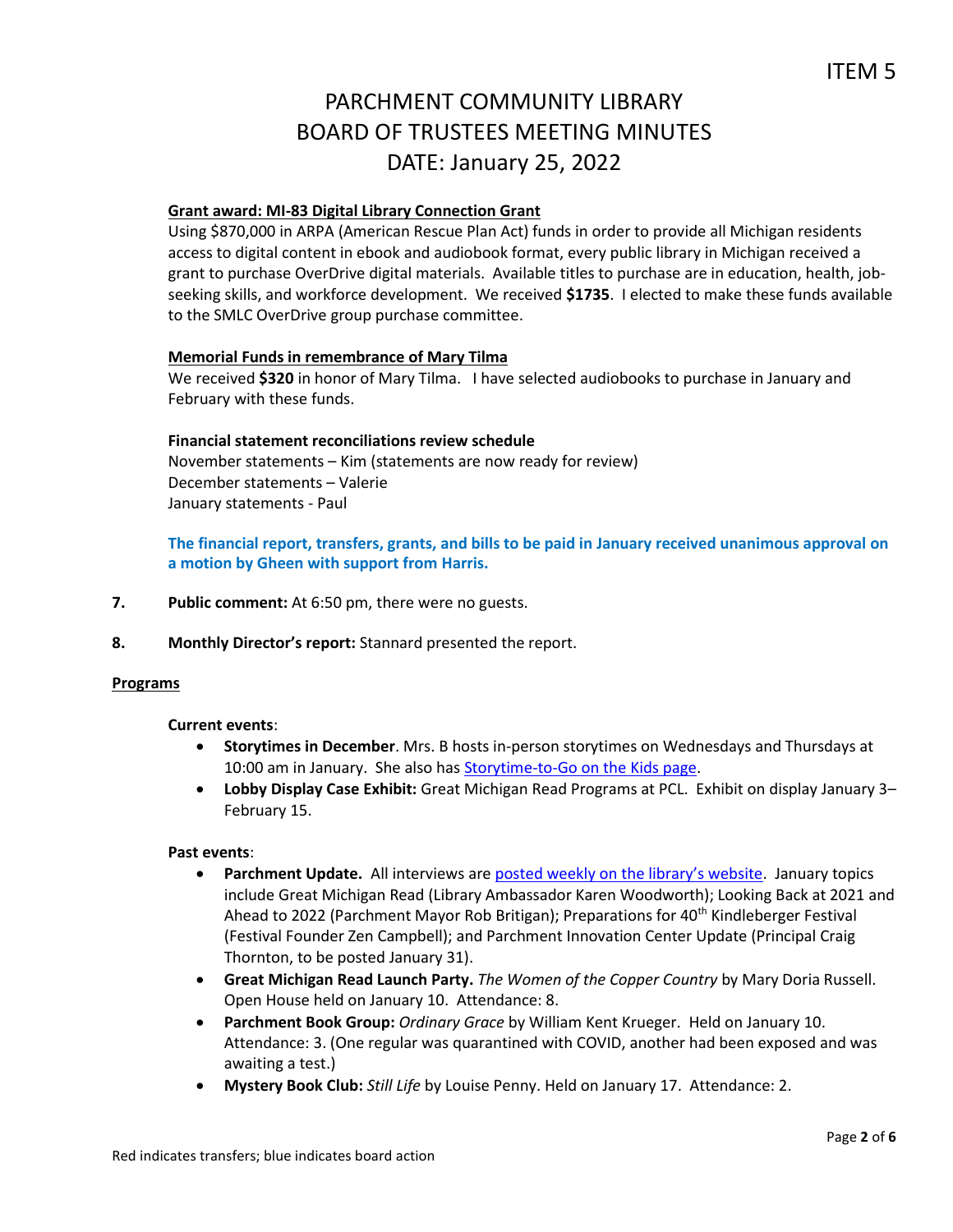**Michigan Copper: Formations and Shapes** presented by Bill Mitchell. Part of *Great Michigan Read* programming. Held on January 18. Attendance: 10.

# **Coming Events**

- **Lobby Display Case Exhibit:** Reading Together 2022. Exhibit will be on display February 16- March 31.
- **Show & Tell: My Copper Country Story** presented by Theresa Payne. Part of *Great Michigan Read* programming. January 26, 6:00 p.m. Program will be presented on Zoom; people can watch at home or at library.
- **Film & Discussion:** *1913 Massacre.* We'll view the film in person together and then discuss it with producers/directors Ken Ross & Louis V. Galdieri, who will appear via Zoom. Part of *Great Michigan Read* programming. January 31, 6:00 p.m.
- **Film & Discussion:** *Red Metal: The Copper Country Strike of 1913.* Part of *Great Michigan Read* programming. February 7, 6:00 p.m.
- **Parchment Book Group:** *The Women of the Copper Country* by Mary Doria Russell. Part of *Great Michigan Read* programming. February 14, 6:00 p.m.
- **A Simple Guide to Black Holes** presented by Michael Sinclair. February 15, 6:00 p.m.
- **Mystery Book Club:** *The Unquiet Bones* by Mel Starr. February 21, 4:00 p.m.

# **Circulation Desk project**

The new circulation desk was installed January 12–15 (Wednesday – Saturday). BoardFoot Co. returned on the evening of January 19 to take care of a few small items on the tick list. The veneer panels for the front of the desk were not installed due to a delay in obtaining the veneer, and will be installed as soon as possible – hopefully within 2 weeks. The desk was fully functional and looked fine without the veneer panels when the library opened on Monday, January 17. The baseboards on the front of the desk will be installed once the veneer panels are in. The baseboards on the staff side of the desk will be installed once the carpet and tile have been repaired.

## **Carpet and tile repair**

Since the footprint of the new desk does not match that of the old one, new carpet tiles need to be installed on the staff side of the desk. Further, the old ceramic tile that was originally on the public side of the desk and is now on the staff side should be removed and replaced with carpet. Happily, there is a sufficient supply of carpet tiles in storage. Stannard obtained a quote from **Central Tile**, who has done work for the library in the past: **\$970** to remove the old ceramic tile and **\$546** to install the carpet tiles. Once the carpet is repaired BoardFoot can install the baseboards on the staff side of the desk.

## **Staff In-Service on January 12**

While the library was closed for the circulation desk installation, library staff met for an in-service on January 12 from 9:00 to 12:00. The minutes of this staff meeting were included in the board meeting packet.

## **New outlet for security gate**

The security gate was formerly plugged into an electrical box within the cabinet of the book return in the circulation desk. The book return cart was always bumping into the electrical box. When the new circulation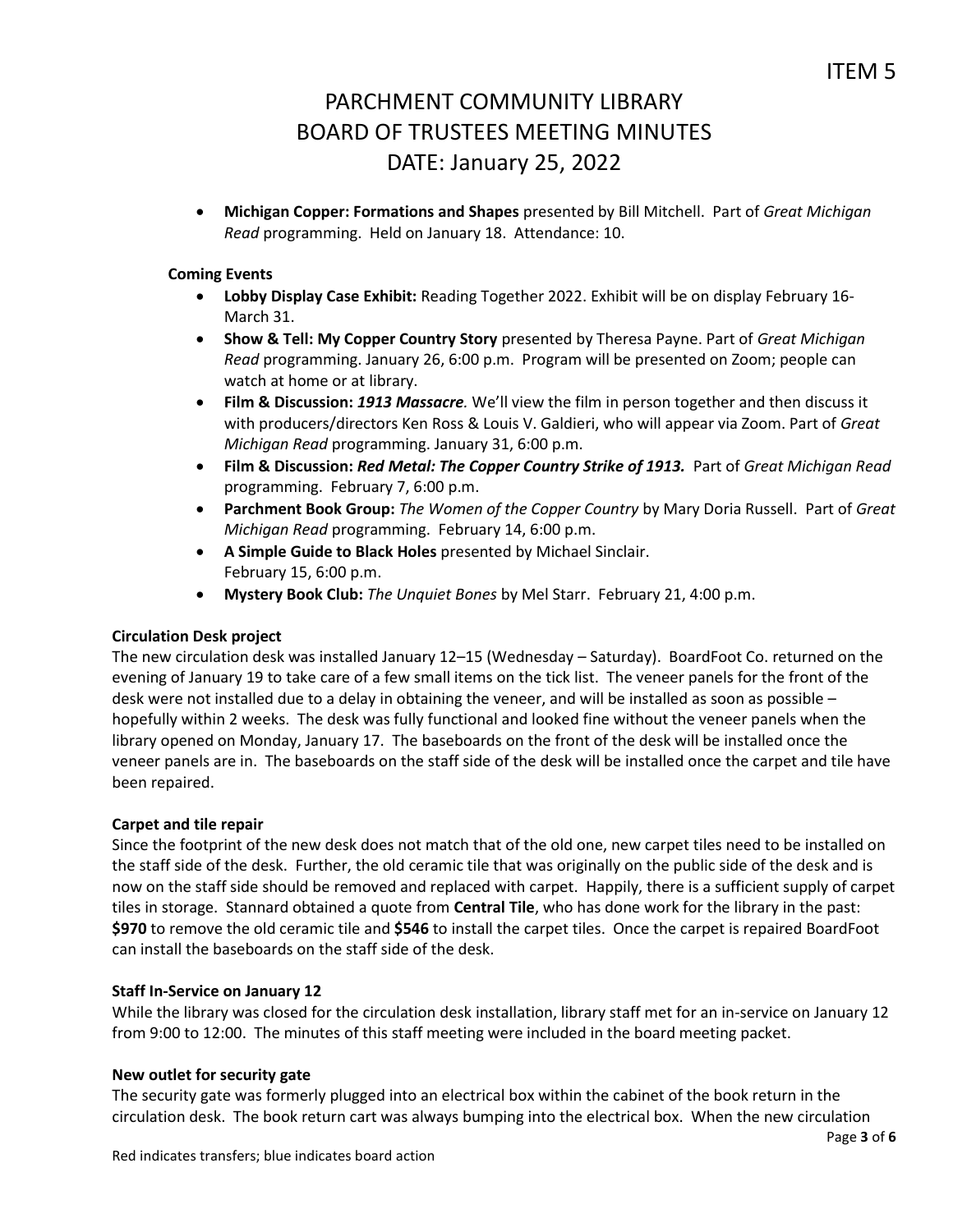desk was installed, Stannard had the electrician close the junction box in the book return cabinet and move the outlet to a spot on the pillar underneath the security gate control box.

# **9. Monthly Statistical report**

Stannard presented the report.

## **10. Communications**

There were no communications.

### **11. Strategic Planning**

Stannard presented her priorities for consideration, and invited the trustees to share their suggestions.

## **1. Improve communication with the community**

- a. Improve website (See Item 15 below)
- b. Newsletter mailed?
- c. Add TikTok to social media

# **2. Improve public PCs and print/copy/scan/fax**

- a. Move from Envisionware to MyPC and PaperCut for public PC and print management (See Item 16 below)
- b. Update copiers when lease expires in May 2022. Add self-service fax capability to the copiers, with the goal of making faxing free of charge. (Have already signed contract with Applied Imaging)
- c. Create work area near public copier to accommodate visitors with larger projects.

## **3. Refresh building interior**

- a. New wallpaper, esp. on lower level
- b. Update restrooms on lower level
- c. Replace tile in entrance (between the doors) with walk-off carpet tiles.
- d. Repair carpeting as needed.
- e. Remove counter in children's area
- f. New seating in Adult corner
- g. Plan to replace tiled flooring throughout building.

## **12. Committee reports:** There were no reports.

## **Unfinished Business**

# **13. Policy Review – Personnel Policy – 2 nd Reading**

The Personnel Policy was accepted for 2<sup>nd</sup> Reading and adoption as revised with unanimous approval on a **motion by Harris with support from Beals.**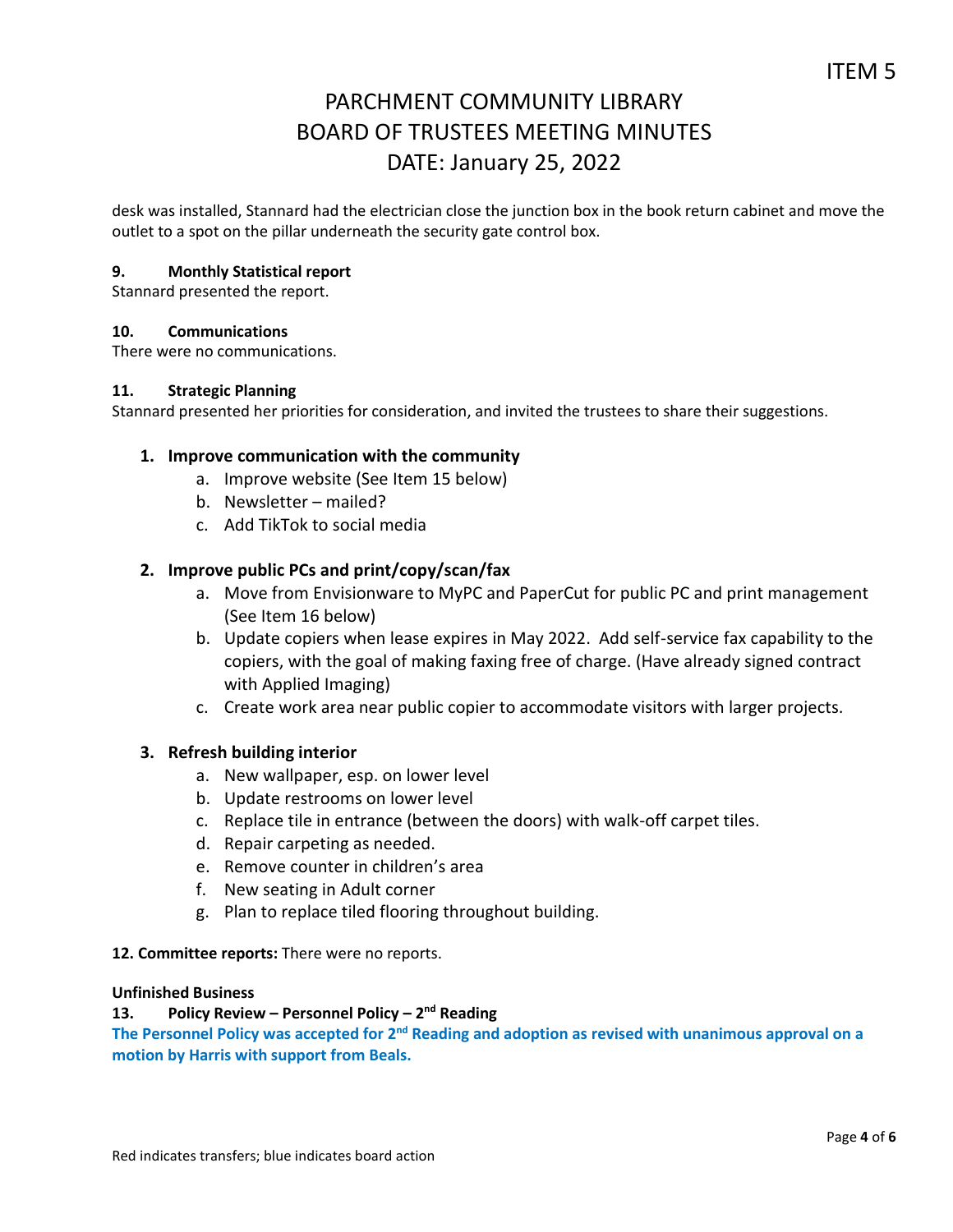## **New Business Item 14 Annual Organizational Meeting**

## **Annual Organizational Meeting**:

**The annual organizational meeting was opened at 7:25 pm by President Banner with unanimous approval on a motion by Roelof with support by Gheen.**

**A. Election of officers**

**Current officers were reappointed with unanimous approval on a motion by Harris with support from Beals.** 

### **B. Appointments of Committees**

President Banner appointed the following committees:

- **Materials Review Committee:** Lysdahl (chair), Beals, Heasley
- **Personnel Committee:** Harris (chair), Gheen, Roelof

# **C. Financial institutions**

**The following financial institutions were unanimously approved on a motion by Beals with support from Lysdahl.**

- **PNC** (primary checking)
- **Kalamazoo Community Foundation** (Stanley Stevens Fund)
- **First National Bank** (Insured Cash Sweep, CDARS, Money Market)

### **D. Review schedule for financial reconciliation statements**

The reconciliation statements for library accounts will be reviewed by a board officer each month using the following schedule:

- **JAN President**
- **FEB Vice President**
- **MAR Treasurer**
- **APR President**
- **MAY Vice President**
- **JUN Treasurer**
- **JUL President**
- **AUG Vice President**
- **SEP Treasurer**
- **OCT President**
- **NOV Vice President**
- **DEC Treasurer**